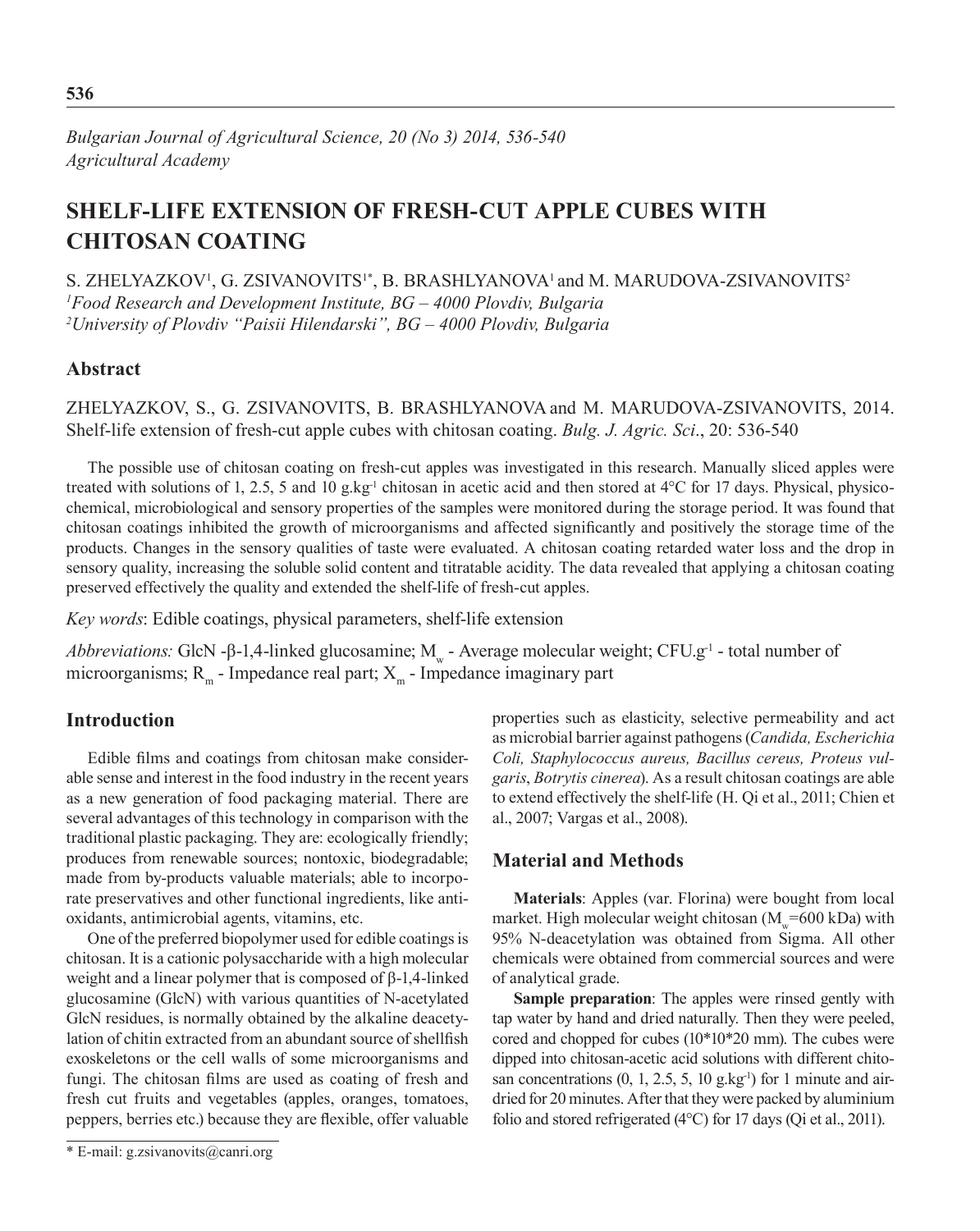## **Methods**

1. Physical methods:

- a. Texture (rupture test): The rupture force was measured on the fresh-cut apple cubes by Stable Micro Systems XT2Aplus texture analyzer, with  $\varnothing$  25 mm cylindrical measure probe and slowly deformation speed. Rupture stress were calculated based on the area of the ruptured cube-side.
- b. Dielectric parameters: impedance of the fresh-cut apple cubes was investigated by GW INSTEK 8110G precision LCR meter in frequency range between 20Hz–10MHz with pin electrodes (gap 10 mm). Similar method and calculations were used earlier for monitoring the changing of the impedance during drying by Zsivanovits and Vozáry (2011)
- c. Visual parameters: For further analysis the fresh-cut apple cubes were captured by computer supported image analyzing system. The browning of the fresh-cut apple cubes were monitored based on the pictures.
- 2. Sensory parameters were evaluated by hedonic ratings of sensory attributes. 7 consumers joined to the panel every times.
- 3. Chemical parameters were analyzed by standard methods for total soluble solids, total sugar content, titratable acidity, pectin content, ascorbic acid content and antioxidant activity.
- 4. Microbiological parameters were analyzed by standard traditional methods based on ISO 4833:2003 standard for horizontal method for the enumeration of microorganisms– colony-count technique at 30°C for the Total Plate Count microorganisms (CFU.g-1) and ISO 21527-1 for the Total number of moulds (CFU.g-1) was used. Pathogens were analyzed based on ISO 4832-2006 (coliforms) and ISO 16649-2:2001 (*E. coli*).

#### **Results and Discussion**

An undesirable consequence of cutting is softening; tissue stress results in a loss of firmness, principally owing to enzymatic hydrolysis of cell wall pectic substances and the action of pectinolytic enzymes, the decrease in cellulose crystallinity and the thinning of cell walls.

The firmness in our experiments was characterized by the rupture stress in compression mode static experiments. The rupture stress of the control (apple cubes without chitosan coating) decreased significantly (about 60%) during the 17 days of storage (Figure 1).

Coating with chitosan effectively retarded the tissue softening in the samples. The hardest samples at the end of the storage period were these coated with 5 g,  $kg^{-1}$  and 10 g,  $kg^{-1}$ chitosan solutions. Coating with 1 g.kg<sup>-1</sup> chitosan solution did not show significant effect. The results are in agreement with many previous reported research papers (Qi et al., 2011).

It was found that the impedance of the apple cubes decreased during the storage (Figure 2). This result could be explained with weakening the strength of the cell-wall and mixing of cytoplasm with intercellular liquid. (Vozary et al., 1999; Vozary et al., 2002). The impedance decay was slower for coated samples. Chitosan coating prevents the diffusion of liquids. It could also interact with the pectin acid in the cell wall and in that way stabilizes the cells.

The aging reduce the turgor of the cells and the health of the cellular system. That process decreases the impedance of the apple cubes (control). The dipping of apple cubes into the chitosan solution causes diffusion of water and low molecular weight ions. That diffusion also reduces the impedance. The low chitosan concentration can not save the membrane system (up to 2.5 g.kg<sup>-1</sup> chitosan concentration). The film formed from solutions with high chitosan concentration, acts like barrier for low molecular weight ions and for water and in this way decreases the speed of the impedance redaction.

Based on our experimental results the impedance of apple cubes coated with higher concentrated chitosan solutions possess higher impedance. Therefore an assumption could be done that chitosan film could preserve the healthy stage of cellular membrane system. Above the critical chitosan concentration the impedance did not change already.

The colour changing of the samples was investigated based on the comparison of captured pictures. Browning was more slowly for coated apple cubes in comparison with the results reported in the literature (Qi et al., 2011; Chien et al., 2007). Coatings deposited from 2.5 g.kg-1 chitosan solution could preserve the colour of the samples for 2 weeks during the storage. The colour preserving was not better if higher concentrations of chitosan had been used. The browning is the fastest on the probes with acetic acid. The higher chitosan concentration could save the light yellow colour of the cubes



**Fig. 1. Softening of the apple cubes during the shelf-life period**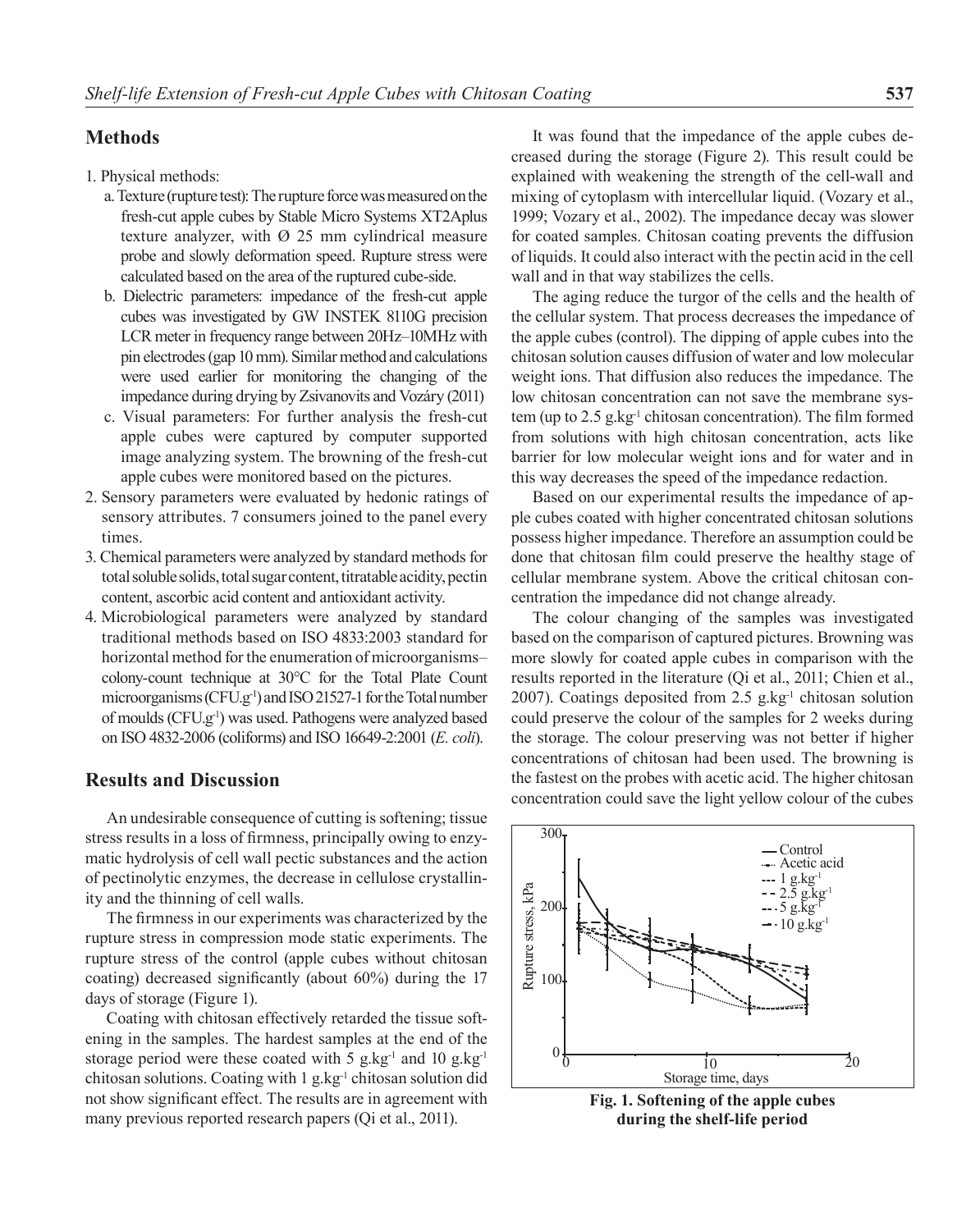for longer time. The experimentally end of shelf-life time based on the colour changes was 17 days (Figure 3).

The sensory parameters were evaluated by consumer tests with 7 participants attending. The assessors were first asked to rank three coded samples (apple cubes) by colour from the most preferred  $(=6)$  to least preferred  $(=1)$  and then for each one to evaluate the appearance, colour, texture, flavour and acidity on a 9-points hedonic scale (1=dislike extremely; 5=neither like nor dislike; 9=like extremely). The tests were repeated later during the storage as well.

At the beginning of the experimental series the only cut cubes hade the highest rating, but their quality worsening was very fast. The samples with  $2.5$  g.kg<sup>-1</sup> concentration coating received the highest ranking in all parameters. Unfortunately the after-taste of acetic acid solvent was not acceptable for some of the rankers and they later do not taste the samples. (Table 1 and Figure 4).

Throughout the storage period, the all analyzed chemical parameters showed a decreasing trend (Table 2). In the control apple cubes the total soluble solids, the total sugar, titratable acids and ascorbic acid content, pectin substances and antioxidant



**Fig. 2. Impedance changing of the coated apple cubes during the shelf-life time**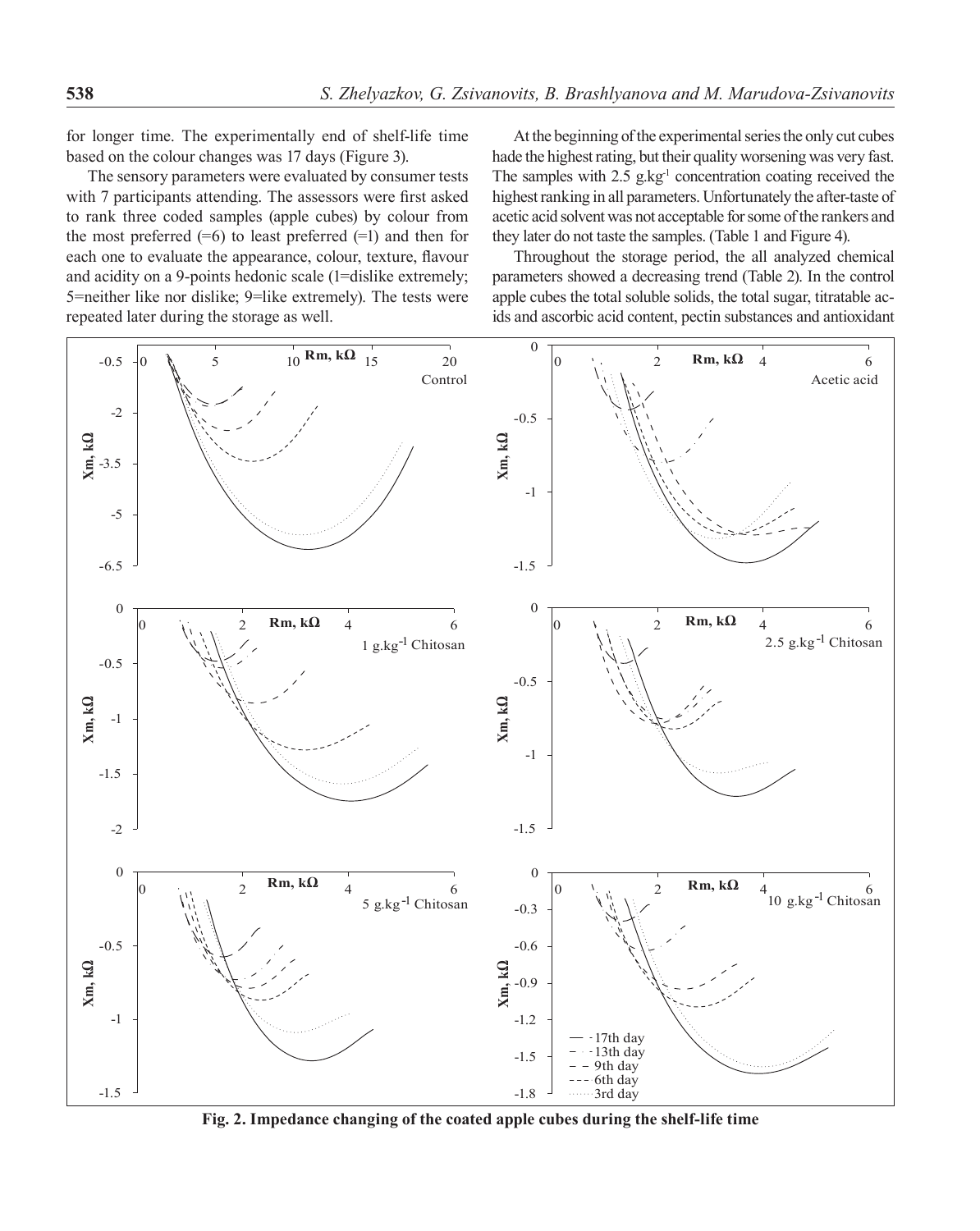activity was found to decrease faster than in coated cubes. After 17 days of storage, the losses of total soluble solids (7%), the total sugar (16%), titratable acids (9%), ascorbic acid (36%) and pectin substances content (5%) for coated apple cubes were lower than those for control cubes  $-15\%$ ,  $20\%$ ,  $11\%$ ,  $40\%$  and  $8\%$  respectively (Ghaouth, et al., 1992). The coated apple cubes retained almost double higher antioxidant activity compared to control cubes. The reduced decrease in chemical parameters is probably due to the fact that the thin layer of chitosan on the surface of apple cubes delays the metabolic process. The changes in the apple cubes that had been treated with different percent of chitosan did not considerably.

Based on the microbiological tests significant antimicrobial effect of the chitosan coatings was observed. The total number of pathogens for samples coated with  $2.5$  g.kg<sup>-1</sup> or higher chitosan solutions maintain during the storage period the same values as at the beginning of the experiments.

Table 3 presents the results of the microbiological analysis of chitosan-coated and uncoated fresh-cut apple cubes. Based on our results the optimal coating concentrations were 2.5 g.kg-1 and 5 g.kg-1, because with this the total plate count of microorganisms was not changed. The total number of fungus and moulds also increased on the uncoated samples, from 110 to 150x103 , but was not changed for the treated samples. The results are similar to Du et al. (1997).

## **Conclusions**

Edible coatings from chitosan extended the shelf-life time of fresh-cut apples. They possessed microbiological barrier effect, preserved the texture and the visual parameters of the samples.

**Future works:** In the future the team would like to extend the use of edible coatings for other fruits, like berries or cherry. Maybe it is possible to find chitosan modifications with optimal taste and without causing stomach problems (water soluble modifications with lower molecular-weight). We would like to investigate more physico-chemical, microbial and barrier parameter on coated fruits.

**Table 1 Hedonic ratings of the samples treated with acetic acid**

#### *Acknowledgements*

The work is financially supported by the Bulgarian Ministry of Education, Youth and Science, National project for young researchers (№ DMU 03/2).



**Fig. 3. Browning of the apple cubes during the storage period**



**Fig. 4. Organoleptic profile of the apple cubes**

| Treading Fattings of the samples treated with accent acid |                               |       |         |         |         |  |  |
|-----------------------------------------------------------|-------------------------------|-------|---------|---------|---------|--|--|
| Samples                                                   | Appearance                    | Color | Texture | Flavour | Acidity |  |  |
| Control                                                   | 7.28                          | 7.14  | 7.57    | 6.85    | 6.40    |  |  |
| Acetic Acid                                               | 5.85                          | 5.57  | 5.85    | 6.00    | 5.28    |  |  |
| $1$ g.kg <sup>-1</sup> chit.                              | 4.71                          | 4.42  | 4.71    | 4.71    | 4.42    |  |  |
| $2.5$ g.kg <sup>-1</sup>                                  | 6.28                          | 7.00  | 7.57    | 6.42    | 6.71    |  |  |
| $5$ g.kg <sup>-1</sup>                                    | 4.42                          | 4.14  | 3.42    | 3.28    | 3.85    |  |  |
| $10 \text{ g} \text{ kg}^{-1}$                            | 4.14                          | 4.00  | 4.28    | 4.00    | 5.00    |  |  |
| .                                                         | $\overline{\phantom{a}}$<br>. |       |         |         |         |  |  |

1=dislike extremely; 5=neither like nor dislike; 9=like extremely